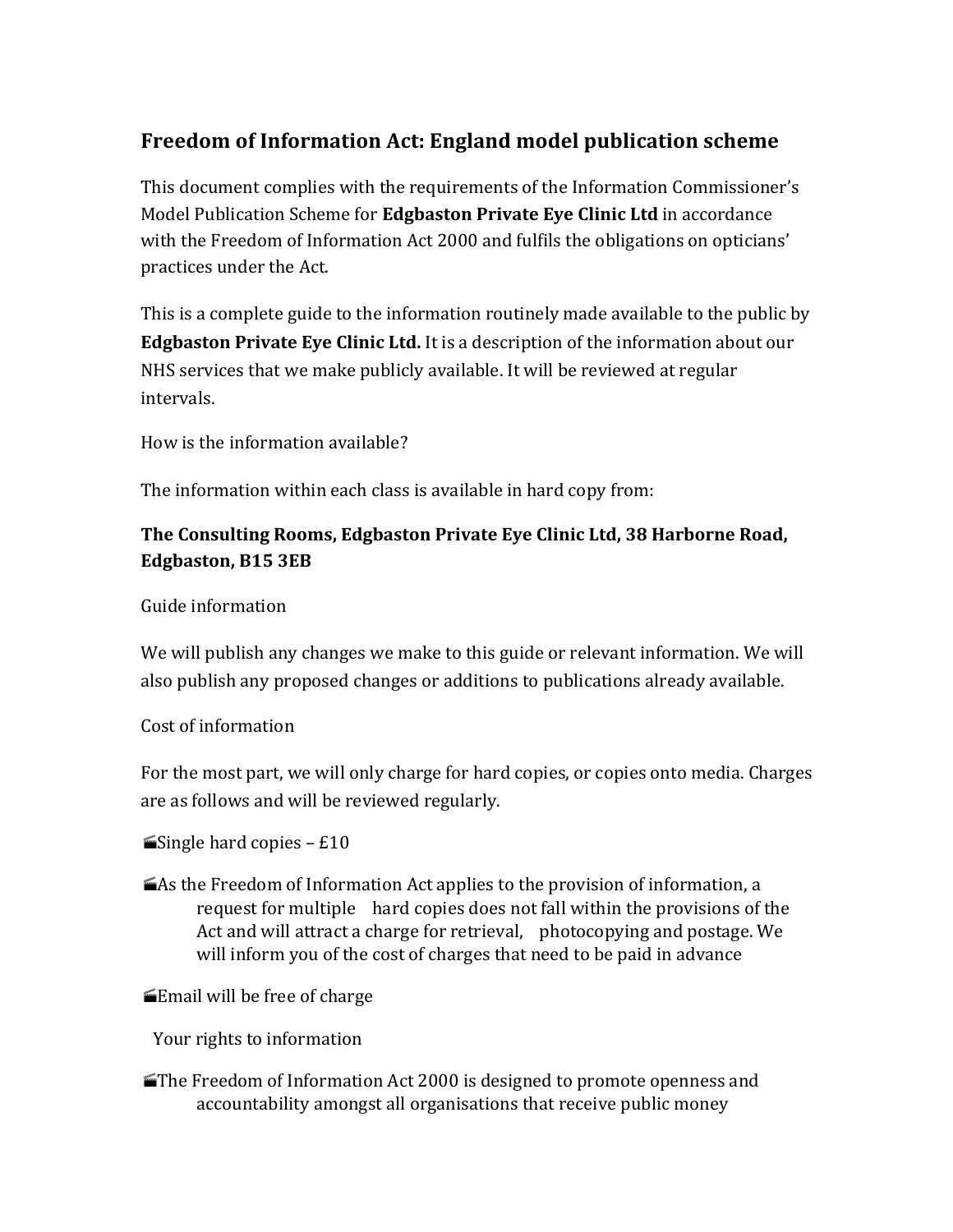- **Like all NHS contractors, since 1 January 2005 there has been a FOI obligation on** optical practices to respond to requests about the NHS related information that they hold, and a right of access to that information has been established in law
- $\blacktriangleright$  These rights are subject to exemptions (see below) that have to be taken into consideration before releasing information
- $\blacksquare$ In addition to accessing the information identified in this guide, you are entitled to request information about our NHS services under the NHS Openness Code 1995
- $\blacktriangle$ Under the Data Protection Act 1998, you are also entitled to access your clinical records or any other personal information held about you and you can contact any practice where your records are held to do this.
- If you have any comments about the operation of the Publication Scheme, or how we have dealt with your request for information from the scheme, please write to: The Consulting Rooms, Edgbaston Private Eye Clinic Ltd, 38 **Harborne Road, Edgbaston, B15 3EB**
- Classes of Information All NHS information at **The Consulting Rooms, Edgbaston Private Eye Clinic Ltd, 38 Harborne Road, Edgbaston, B15 3EB** is held, retained and destroyed within NHS guidelines. Our commitment to publish information excludes any information that can be legitimately withheld under the exemptions set out in the NHS Openness Code or Freedom of Information Act 2000, the main reasons being the protection of commercial interests and personal information under the Data Protection Act 1998. This scheme has been written in accordance with those exemptions.

Details of the optometrist  $(s)$  employed in our practices  $(s)$  can be obtained by contacting that practice directly

Alternatively, details of all opticians and optometrists registered in the UK are available from the General Optical Council's register.

Company registration number **10894264**

Financial and funding information:

What we spend and how we spend it:

For every sight test performed on behalf of the NHS the practice receives a set fee, which is fixed nationally. The fees paid by the NHS for each service are available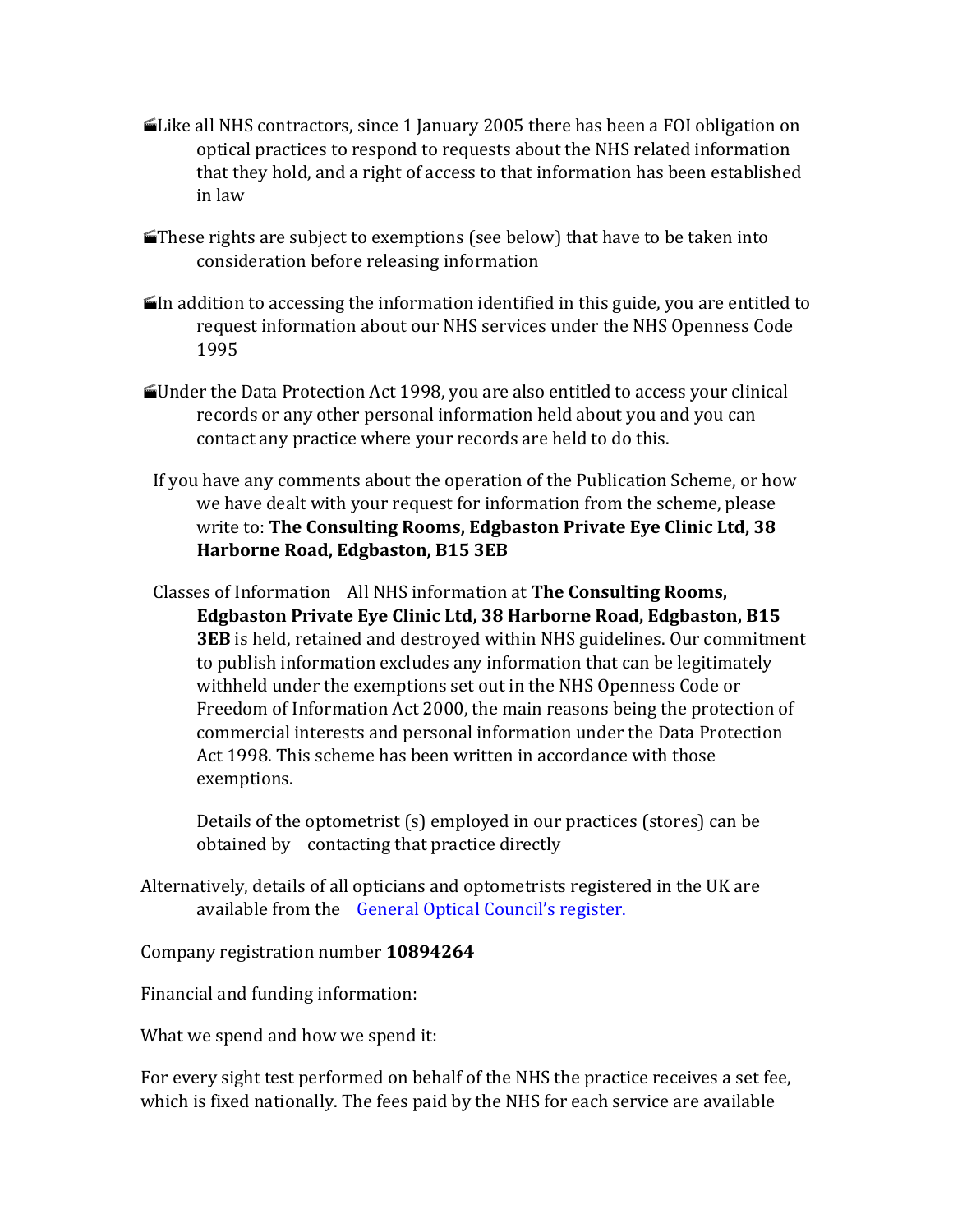from the practice on request. They include a contribution towards optometrists' and staff salaries, equipment costs and other practice overheads. Information in this class will be published only where it is unlikely adversely to affect the commercial position of the firm or practice.

Our priorities

To provide our patients with high quality eye care

Decision making

Any decisions made about the provision of NHS-funded services will be reflected in the services we provide and in the contract(s) held with NHS England local health boards 

Our policies and procedures

**E**Complaints

**■Data protection** 

Health and safety

They are available on request from **info@edgbastoneyeclinic.com** 

Complaints 

If you have a complaint about any of our products or services, please do discuss any problems with the Director of **Edgbaston Private Eye Clinic Ltd** in the first instance. We find that most issues can be put right at this stage. If the matter cannot be resolved in this way or you are unsatisfied with the response you receive please contact the Optical Consumer Complaint Service.

Lists and registers

We don't keep lists and registers.

Our patient records are confidential.

The services we offer

**Edgbaston Private Eye Clinic Ltd** provide NHS-funded sight tests for those who are eligible. Patients may also be entitled to NHS vouchers that can be used against the purchase of spectacles or contact lenses as required.